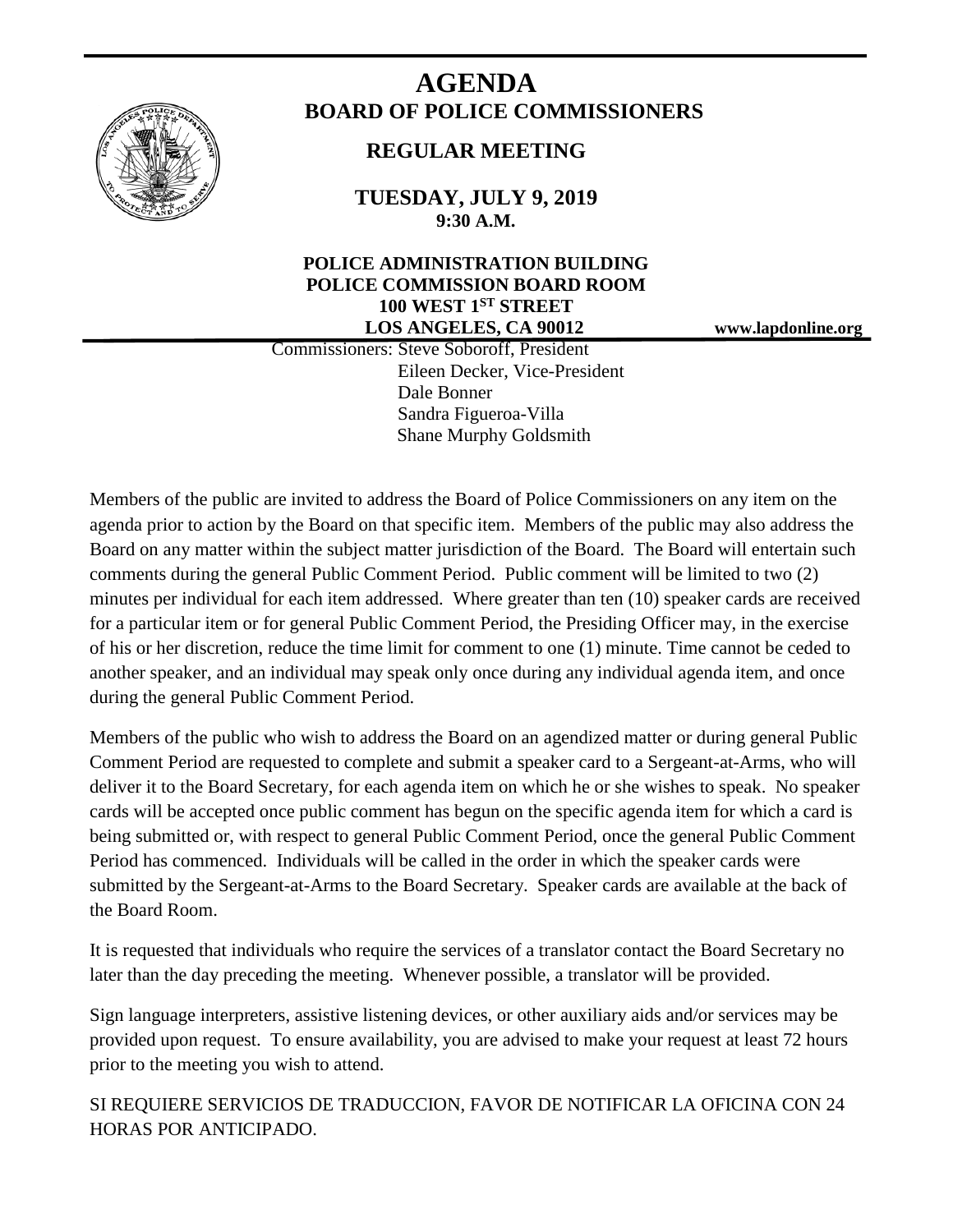#### **1. CONSENT AGENDA ITEMS**

A. DEPARTMENT'S REPORT, dated June 27, 2019, relative to a monetary donation in the amount of \$4,000.00, from the GGP Northridge Fashion Center, to be utilized for food and recreational activities and events, for the benefit of the Devonshire Area Cadet Post, as set forth. **IDPC #19-01741** 

Recommendation(s) for Board action:

APPROVE the Department's report and ACCEPT the donation.

B. DEPARTMENT'S REPORT, dated June 27, 2019, relative to a monetary donation totaling \$400.00, from the Canoga Park Elks Lodge, to be utilized for food and recreational activities and events, for the benefit of the Devonshire Area Cadet Post, as set forth. **IBPC #19-0175** 

Recommendation(s) for Board action:

APPROVE the Department's report and ACCEPT the donation.

C. DEPARTMENT'S REPORT, dated June 27, 2019, relative to a monetary donation in the amount of \$1,500.00, from the St. Nicholas Greek Orthodox Church, to be utilized for food and recreational activities and events, for the benefit of the Devonshire Area Cadet Post, as set forth. [\[BPC #19-0176\]](http://www.lapdpolicecom.lacity.org/070919/BPC_19-0176.pdf)

Recommendation(s) for Board action:

APPROVE the Department's report and ACCEPT the donation.

D. DEPARTMENT'S REPORT, dated June 27, 2019, relative to a monetary donation in the amount of \$1,750.00, from the Century City Mall, LLC, to be utilized for food and recreational activities and events, for the benefit of the West Los Angeles Cadet Program, as set forth. **IDPC #19-0177** 

Recommendation(s) for Board action:

APPROVE the Department's report and ACCEPT the donation.

E. DEPARTMENT'S REPORT, dated June 27, 2019, relative to the donation of tile material and installation, valued at \$12,000.00, from M T D Kitchen INC, to remove and replace the old damaged carpet from the station community room, for the benefit of West Valley Area, as set forth. **ISPC #19-0178** 

Recommendation(s) for Board action:

APPROVE the Department's report and ACCEPT the donation.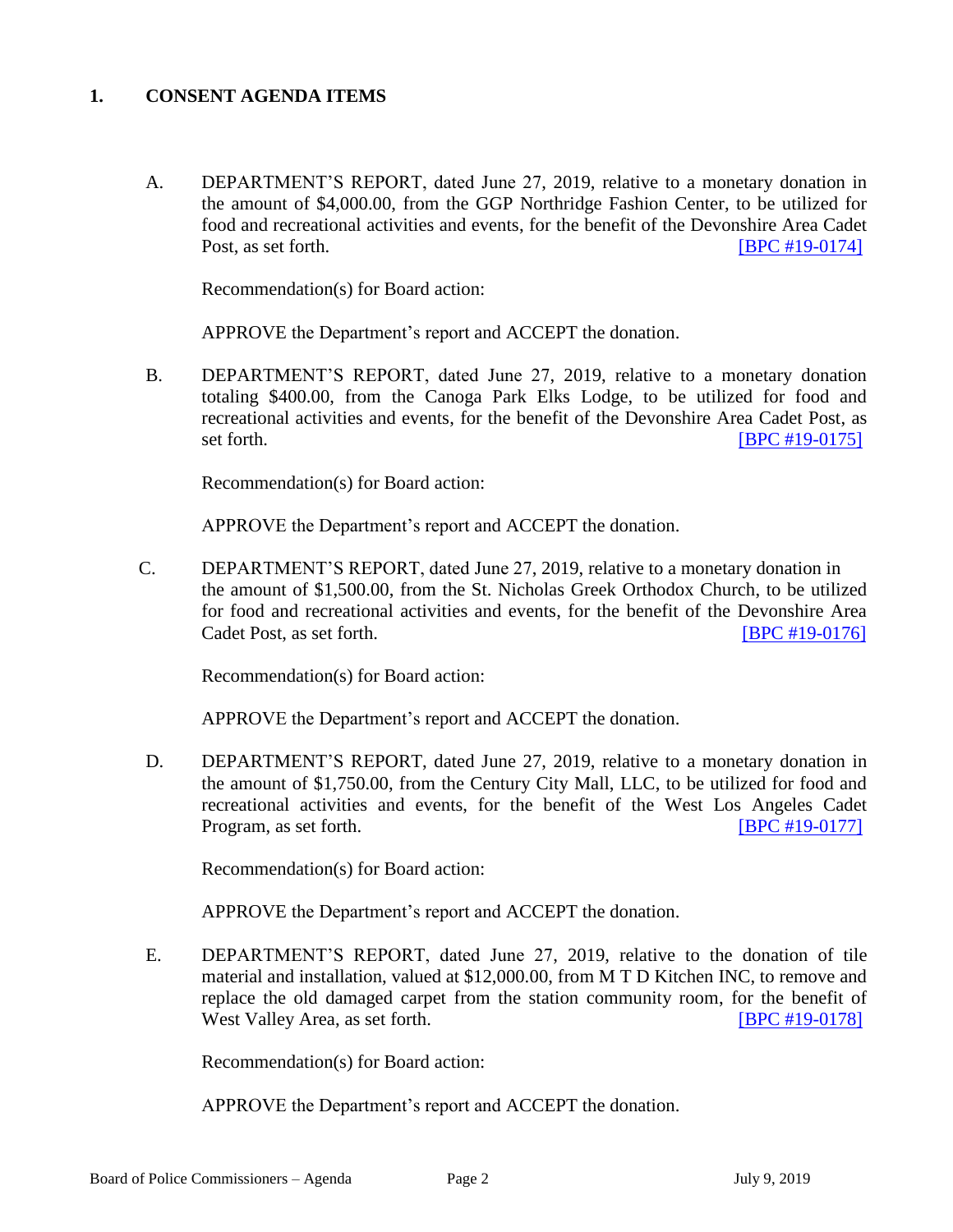F. DEPARTMENT'S REPORT, dated June 27, 2019, relative to the donation of two monitors, valued at \$700.00, from the Mid-Valley Community Police Council, Van Nuys Area Boosters, to replace the internal security monitors in the Watch Commanders' office, as set forth. [\[BPC #19-0179\]](http://www.lapdpolicecom.lacity.org/070919/BPC_19-0179.pdf)

Recommendation(s) for Board action:

APPROVE the Department's report and ACCEPT the donation.

#### **2. REGULAR AGENDA ITEMS**

A. DEPARTMENT'S REPORT, dated June 19, 2019, relative to the Missing/Found Persons Investigation Reports Audit (AD No. 18-009), as set forth. [\[BPC #19-0173\]](http://www.lapdpolicecom.lacity.org/070919/BPC_19-0173.pdf)

Recommendation(s) for Board action:

APPROVE the Department's report.

B. DEPARMENT'S REPORT, dated July 13, 2019, relative to the Update to the Office of the Inspector General Review of the Los Angeles Police Department Jail & Holding Tank Structures and Procedures, as set forth. **[\[BPC #19-0180\]](http://www.lapdpolicecom.lacity.org/070919/BPC_19-0180.pdf)** 

Recommendation(s) for Board action:

REVIEW and FILE the Department's report.

C. DEPARTMENT'S REPORT, dated July 3, 2019, relative to the Small Unmanned Aerial Systems Pilot Program, as set forth. [\[BPC #19-0181\]](http://www.lapdpolicecom.lacity.org/070919/BPC_19-0181.pdf)

Recommendation(s) for Board action:

APPROVE the Department's report.

#### **3. REPORT OF THE CHIEF OF POLICE**

- Significant Incidents and activities occurring during the period of June 25, 2019 through July 9, 2019
- Crime Statistics
- Department Personnel Strength

#### **4. PUBLIC COMMENT PERIOD**